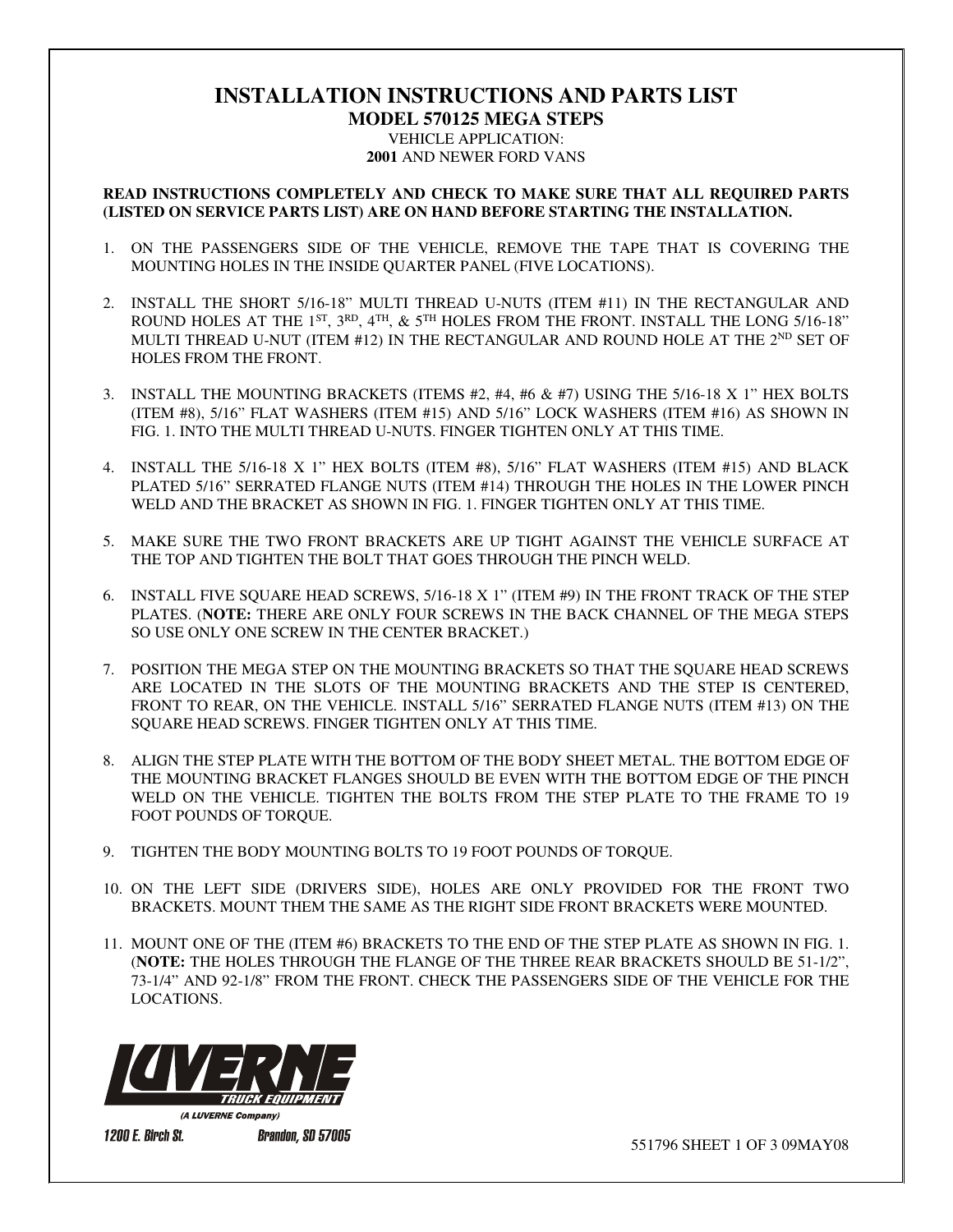- 12. SET THE OTHER END OF THE STEP PLATE ON THE FRONT BRACKETS AND CLAMP THE REAR MOUNTING BRACKET TO THE PINCH WELD SO THE BOTTOM EDGE OF THE FLANGE IS FLUSH WITH THE PINCH WELD.
- 13. INSTALL THE TWO REMAINING BRACKETS (ITEM #6 & #7) TO THE STEP PLATE THEN CLAMP THEM TO THE PINCH WELD.
- 14. USING THE HOLES IN THE BRACKET AS A GUIDE DRILL Ø11/32" HOLES THROUGH THE CENTER OF THE PINCH WELD.
- 15. FASTEN THE BRACKETS TO THE PINCH WELD WITH THE 5/16-18 X 1" HEX BOLTS (ITEM #8), 5/16" FLAT WASHERS (ITEM #15) AND BLACK PLATED 5/16" SERRATED FLANGE NUTS (ITEM #14). FINGER TIGHTEN ONLY AT THIS TIME.
- 16. USING THE TOP HOLES IN THE BRACKET AS A GUIDE, DRILL Ø17/64" HOLES THROUGH THE INSIDE BODY PANEL AND INSTALL THE 5/16 X 1" WASHER HEAD SCREWS (ITEM #10), 5/16" FLAT WASHERS (ITEM #15) AND 5/16" LOCK WASHERS (ITEM #16) AS SHOWN IN FIG. 1.
- 17. TIGHTEN ALL BOLTS TO 19 FOOT POUNDS OF TORQUE.

| <b>ITEM</b>    | PART NO. | <b>OTY</b>   | <b>DESCRIPTION</b>                           |
|----------------|----------|--------------|----------------------------------------------|
|                | 575098   |              | STEP ASSY-98.00" (MOD. 575098)               |
| $\mathfrak{D}$ | 551789   |              | MOUNTING BRACKET - FRONT, RH                 |
| 3              | 551790   |              | MOUNTING BRACKET - FRONT, LH                 |
| $\overline{4}$ | 551791   |              | <b>MOUNTING BRACKET - CENTER, RH</b>         |
| 5              | 551792   |              | MOUNTING BRACKET - CENTER, LH                |
| 6              | 551793   | 3            | <b>MOUNTING BRACKET - REAR, RH</b>           |
| 7              | 551794   | $\mathbf{3}$ | <b>MOUNTING BRACKET - REAR, LH</b>           |
| 8              | 106997   | 17           | SCREW - HHC, 5/16-18" X 1", BZP              |
| 9              | 106880   | 24           | SCREW-SQUARE HD, 5/16-18 X 1"                |
| 10             | 105537   | 3            | SCREW-HEX WASHER HD, 5/16" X 1", TF, AB, SST |
| 11             | 104264   | 5            | U-NUT - MULTI THREAD, 5/16-18"               |
| 12             | 105541   | 2            | U-NUT - MULTI THREAD, 5/16-18", LONG         |
| 13             | 102680   | 20           | NUT - SERRATED FLANGE, 5/16-18", SST         |
| 14             | 106996   | 10           | NUT - SERRATED FLANGE, 5/16-18", BZP, SST    |
| 15             | 106998   | 30           | FLAT WASHER - 5/16", SST, BZP                |
| 16             | 102668   | 10           | LOCK WASHER - 5/16", SST                     |

## **SERVICE PARTS LIST**



**1200 E. Birch St.** 

**Brandon, SD 57005**